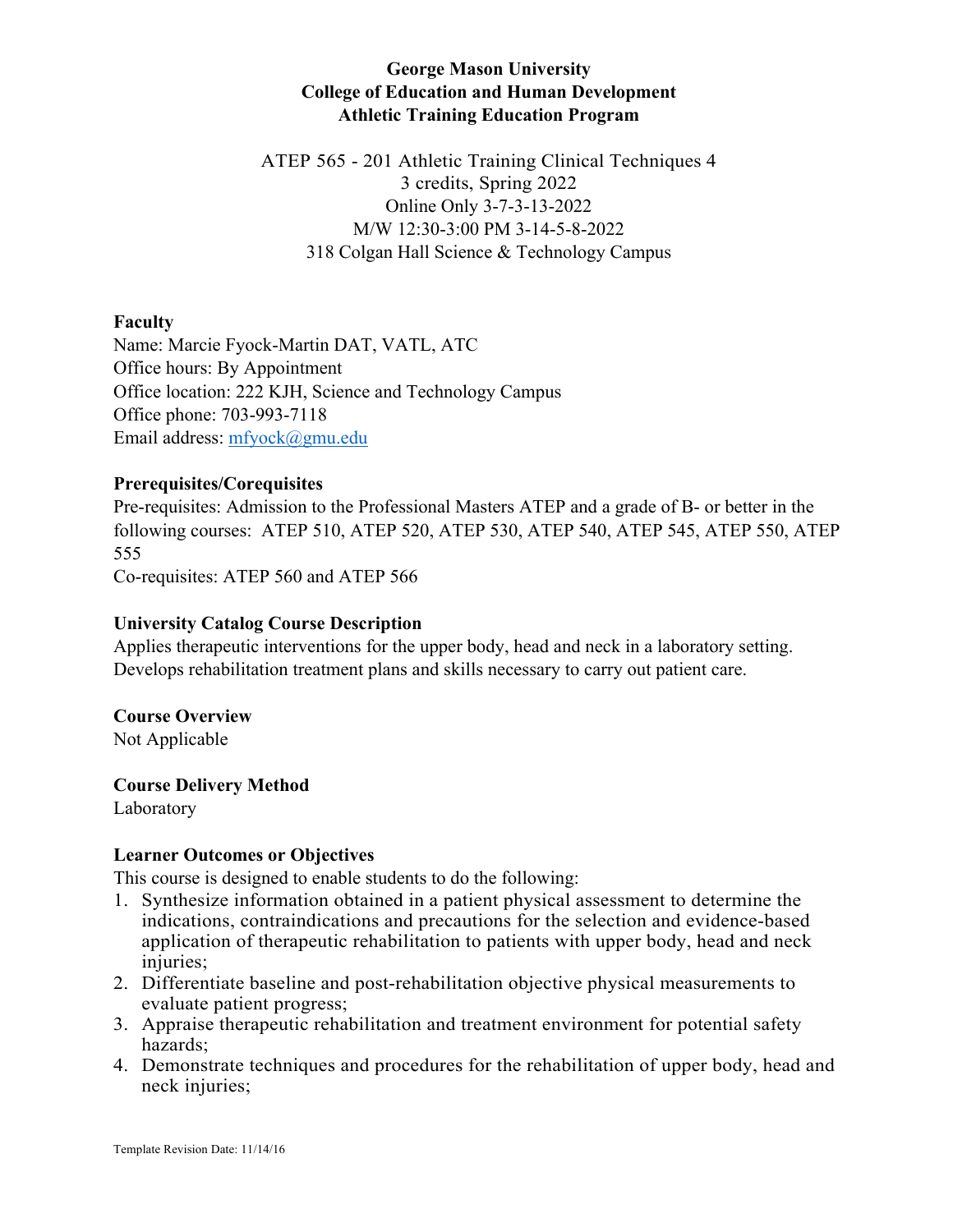- 5. Modify treatment and rehabilitation protocols for various upper body, head and neck injuries; Formulate a progressive rehabilitation plan from initial assessment to return-toparticipation;
- 6. Employ appropriate clinical therapeutic rehabilitation techniques, exercises, and equipment;
- 7. Adapt appropriate clinical therapeutic rehabilitation techniques, exercises, and equipment according to patient physiological and psychological response;
- 8. Compile functional testing procedures and appraise information to determine appropriate return-to-participation;
- 9. Employ proper medical documentation procedures;
- 10.Create lines of communication to elicit and convey information about the patient's status and the prescribed rehabilitation protocol(s); and,
- 11. Facilitate patient confidentiality.

# **Professional Standards**

Upon completion of this course, students will have met the following professional standards:

The course meets Commission on Accreditation of Athletic Training Education (CAATE) competencies and proficiencies in one or more of the following content areas: clinical examination and diagnosis, and therapeutic interventions.

# **Required Texts**

- 1. Prentice, W. (2015). *Rehabilitation Techniques for Sports Medicine and Athletic Training.*   $(6<sup>th</sup>$  ed.). Slack Incorporated.
- 2. Draper, D. (2021) Therapeutic Modalities-The Art and Science 3rd ed. Philadelphia, PA: Wolters Kluwer.
- 3. Additional readings as assigned via Blackboard.

# **Course Performance Evaluation**

Students are expected to submit all assignments on time in the manner outlined by the instructor (e.g., Blackboard, Tk20, hard copy). Students will be evaluated on content standards (knowledge gained) and psychomotor competency performance (demonstration of the skill content). Content standards and psychomotor skills will be assessed via practical skill demonstrations (Competency Evaluations) and a comprehensive practical examination. Class participation will be assessed through completion of daily class activities.

# • **Assignments and/or Examinations**

# **Home Exercise Program**

Students will work in assigned groups of 3 to create a concise evidence-based home exercise program for an assigned musculoskeletal pathology. Further assignment description and grading rubric will be available on Blackboard.

#### **Competency Assessments**

Performance will be assessed through completion of cognitive and psychomotor competency examinations.

# **Comprehensive Final Practical Examination**

One comprehensive final practical examination will be administered. The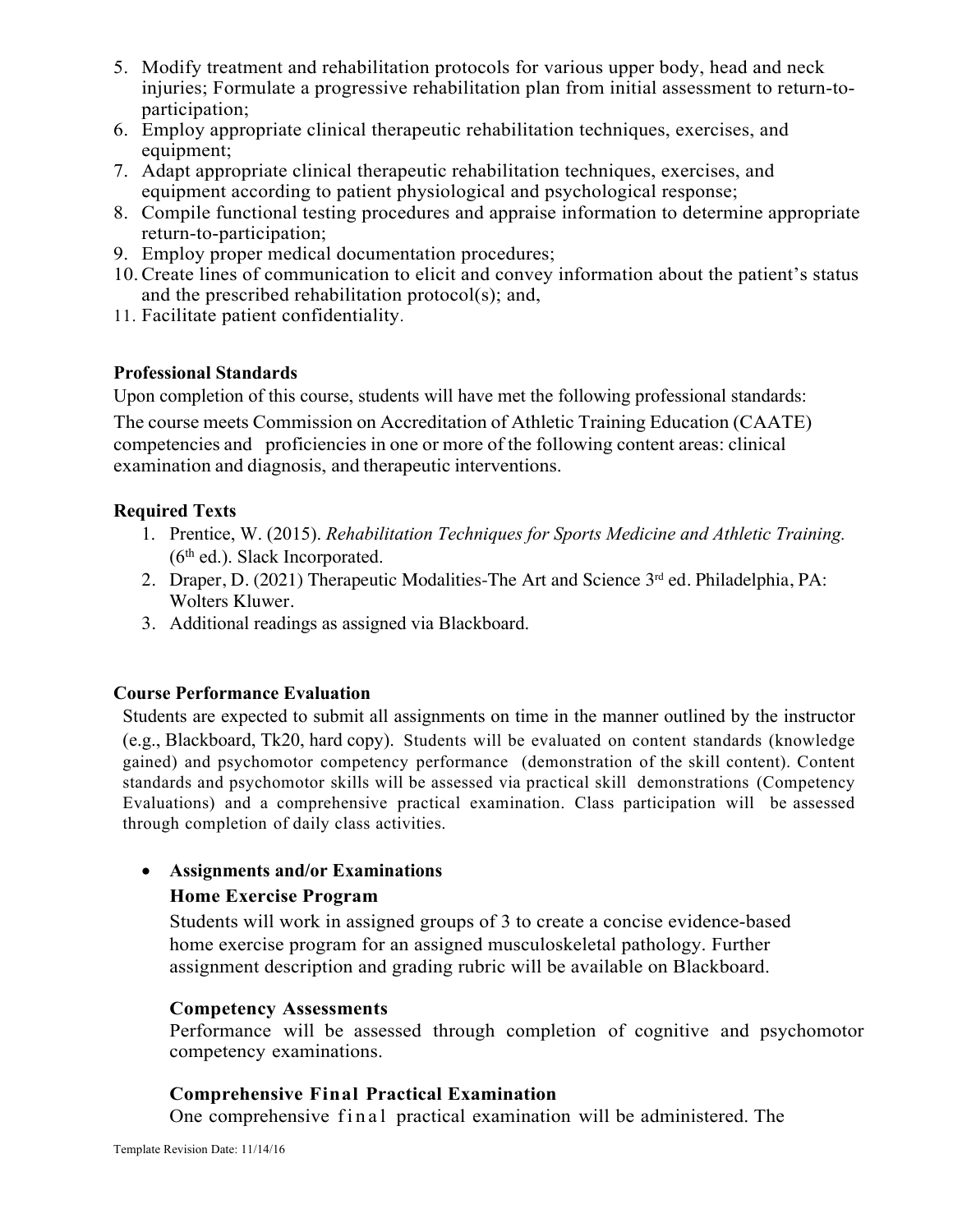examination will require a demonstration of content knowledge and psychomotor skill gained throughout the entire semester.

#### **Outcome Measures Assignment**

Students will select a patient at their current clinical rotation with long-term rehabilitation (minimum 4 weeks). Students will create an original rehabilitation/treatment plan (must be created independent of preceptor's treatment plan). Students will select and utilize both clinician and patient oriented outcome measures as a means of tracking patient progress. Complete assignment description and expectations will be available on Blackboard.

# • **Other Requirements**

# **Professionalism**

Students are expected to exhibit professional behaviors and dispositions at all times. It is critical that each student conduct himself/herself in an appropriate manner and decorum fitting of a health care provider. Making light of injuries, conditions, or illnesses or any action that is not respectful to the class, instructor, or patient study will not be tolerated. Submission of documents or assignments should not include personal information and should comply with Health Insurance Portability & Accountability Act (HIPAA) regulations. Interactions and behaviors in the classroom should be appropriate and respectful.

*Communication* – When communicating with the instructor and classmates, either face-toface or via email, students should address the other person appropriately, use appropriate language and maintain a civil demeanor.

*Responsibility/Accountability/ Honesty/Integrity*– Professionals take responsibility for their actions and are accountable. This can occur at multiple levels but generally consists of being on time, completing assignments on time, submitting work that is of the appropriate quality, honoring commitments and owning up to mistakes. Students are expected to interact with the instructor and classmates in appropriate, respectful and civil behaviors. Professionals keep their word when committing to something and act in an ethical and respectful manner. See George Mason University policy for further guidance.

*Professionalism evaluation – Any professionalism violation will be documented by the instructor. Violations will result in a 1-point deduction per episode from the final point total.*

#### **Attendance**

Attending, being on time for class, active participation and respect for peers and instructor are important components of this course. Therefore, students will lose credit for not attending and contributing to the class. *An unexcused absence will result in a point reduction of the student's final grade. Each late arrival will result in 1 point reduction of the student's final grade.* If a student arrives more than 20 minutes after the beginning of class, it will be recorded as an unexcused absent even if the student attends the class. Excused absences include the following: illness (must bring a receipt or note from a doctor), family death, athletic/academic event (contact instructor in advance), and others at the discretion of the instructor. For known upcoming absences, students must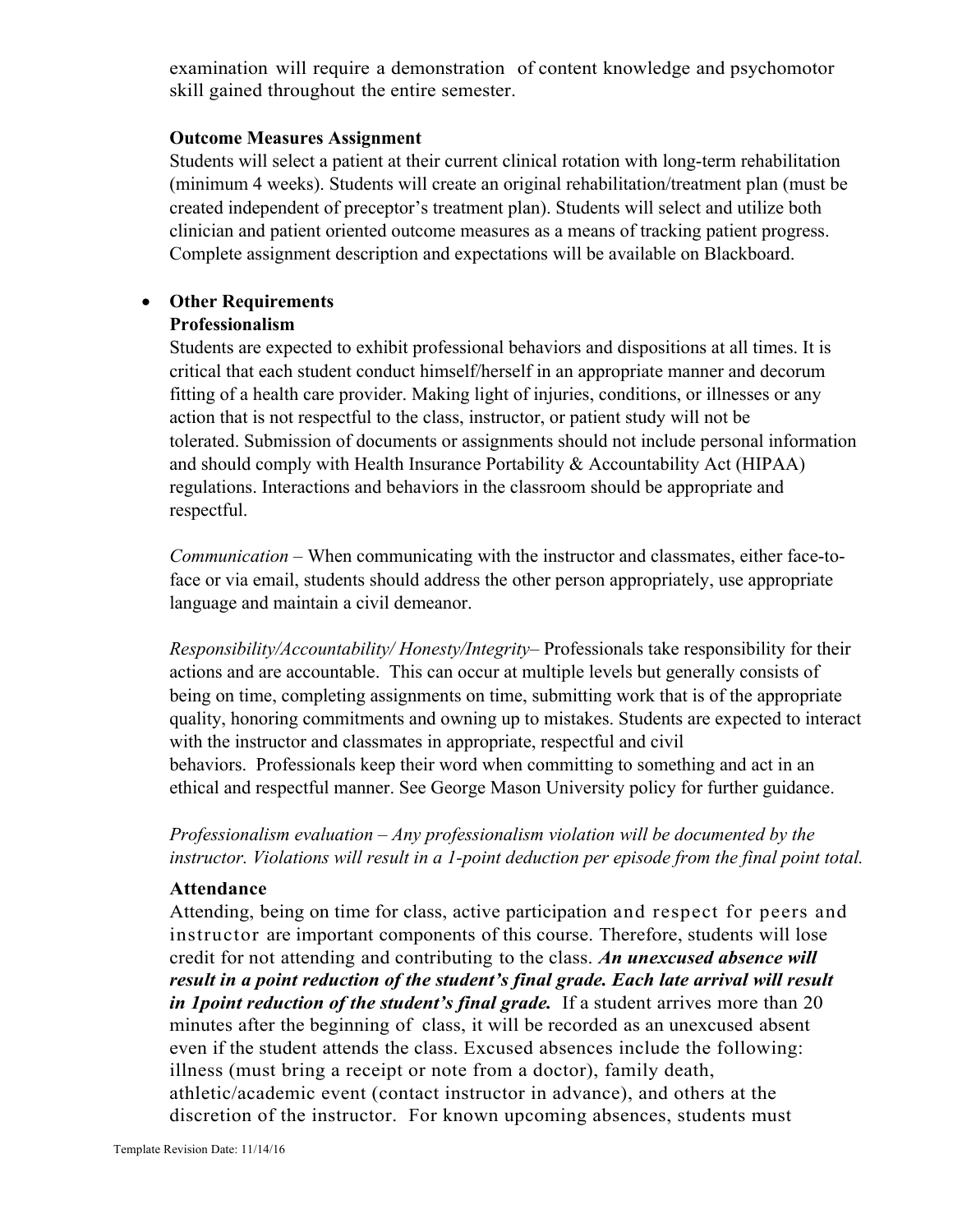contact the instructor at least one week in advance to the missed class to make up work. In the case of illness or some other unforeseen absence, the student must contact the instructor before the course meeting via e-mail. At the next attended class meeting the student will discuss material that is to be completed. *Students will have one week from the excused absence to complete any missed assignments.* It is the student's obligation to pursue any make-up work. Attendance will be recorded at the beginning of class.

#### • **Grading**

#### **Course Grading Scale**

| <b>ASSESSMENT</b>           | <b>NUMBER</b> | % of Total Grade |
|-----------------------------|---------------|------------------|
| Class Participation &       |               | 10               |
| Professionalism             |               |                  |
| <b>Practical Competency</b> |               | 40               |
| <b>Outcome Measures</b>     |               | 15               |
| Assignment                  |               |                  |
| Home Exercise               |               | 10               |
| Program                     |               |                  |
| Comprehensive Final         |               | 25               |
| <b>Practical Exam</b>       |               |                  |
| <b>TOTAL</b>                |               | $100\%$          |

#### **Grading Scale**

The student's final letter grade will be earned based on the following scale:

| Grade | Percentage   |
|-------|--------------|
| А     | $94 - 100\%$ |
| $A -$ | $90 - 93\%$  |
| $B+$  | $88 - 89\%$  |
| В     | $84 - 87%$   |
| B-    | $80 - 83\%$  |
| C     | $70 - 79%$   |
| F     | $0 - 69\%$   |

# **\* Although a B- is a satisfactory grade for a course, students must maintain a 3.00 average in their degree program and present a 3.00 GPA on the courses listed on the graduation application.**

Every attempt will be made to grade and return assignments in a timely manner to provide students with constructive feedback. To provide students the opportunity to fully assess the feedback provided on graded assignments, the professor will be happy to answer any questions at the next class period following the return of the assignments or during the professor's office hours. The professor acknowledges the passion with regards to grades, but unprofessional and uncivil behavior either in person or through other modes of communication will not be tolerated.

#### **Name**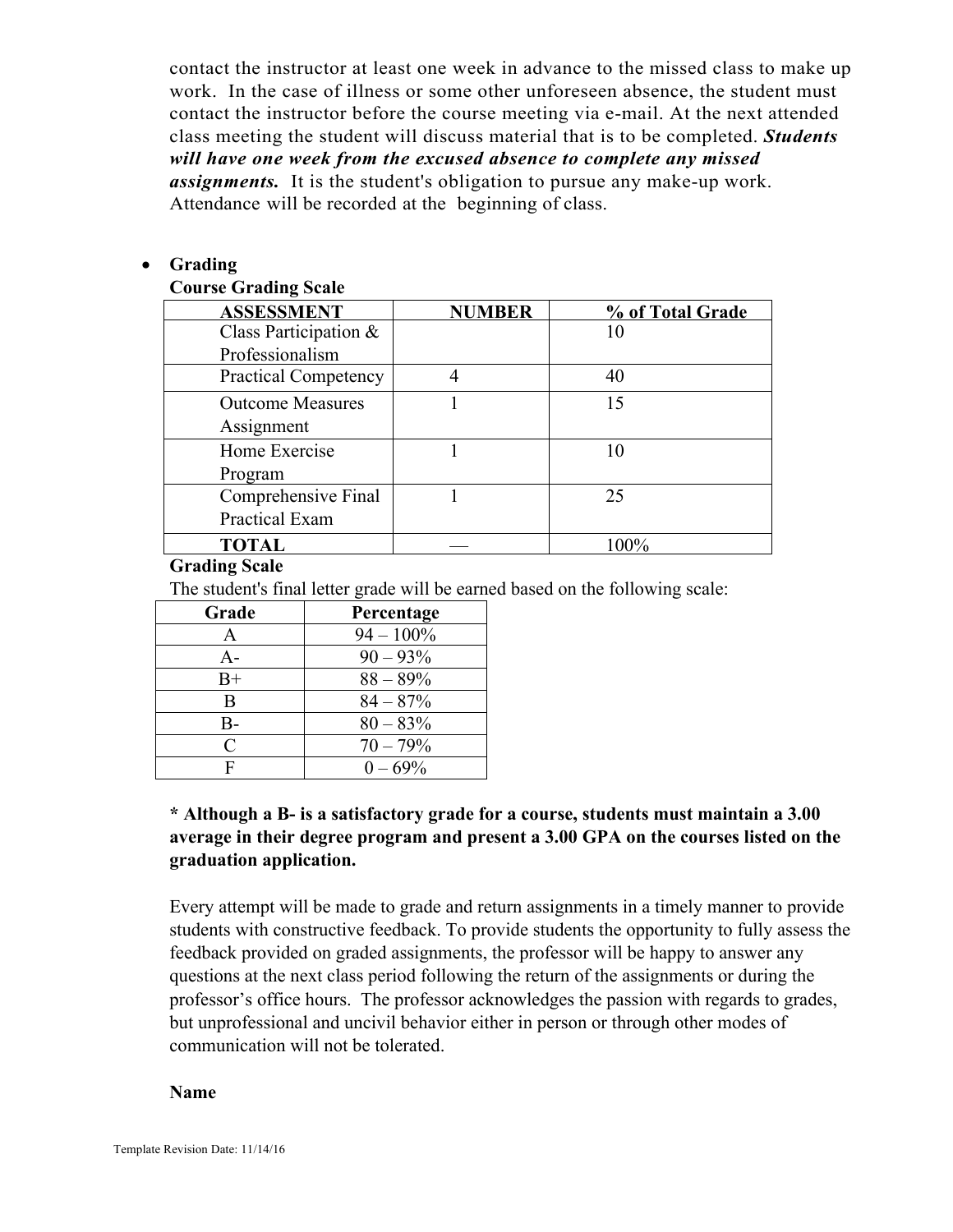Your name MUST be on your papers when you turn them in. Failure to put your name will result in a 0 for the assignment.

# **Make Up Work**

Students who are absent or who arrive late without an official university or a medical doctor's excuse will not be permitted to participate in the class activities for credit the day of the absence or tardy event. There will be no make-up quizzes or exams unless an excused absence has been warranted. Students who miss an examination, quiz or other class activity because of an excused absence must complete the assignment *within 1 week of the excused absence*. It is the student's obligation to pursue any make-up work. Attendance will be recorded promptly at the beginning of class.

#### **Late Assignments**

All work is due at the assigned date and time as indicated on syllabi and Blackboard. **NO LATE WORK WILL BE ACCEPTED AND WILL RESULT IN A 0 GRADE!!!**

# **Professional Dispositions**

Students are expected to exhibit professional behaviors and dispositions at all times. https://cehd.gmu.edu/students/polices-procedures/

| <b>Class Schedule</b> |  |  |
|-----------------------|--|--|
|-----------------------|--|--|

| <b>Focus/Week/Date</b>                            |                              |          | <b>Focus</b>                                                                              | Due                                                                                   |
|---------------------------------------------------|------------------------------|----------|-------------------------------------------------------------------------------------------|---------------------------------------------------------------------------------------|
| <u>Rehab Techniques</u><br><b>Lower Extremity</b> | Week 1                       | March 7  | <b>Week 1- ONLINE ONLY</b><br>Review of Rehabilitation Principles<br>Review Chapters 5-14 |                                                                                       |
|                                                   |                              | March 9  | Groin Hip Thigh<br>Read: Chapter 20<br><b>Associated Articles</b>                         | Quiz#1 due March 11<br>@ 11:59 pm- Note the<br>day of week & time- only<br>for week 1 |
| <b>Lower Extremity Rehab</b>                      | <u> Techniques</u><br>Week 2 | March 14 | Groin Hip Thigh<br>Read: Chapter 20<br><b>Associated Articles</b>                         | Quiz #2 due March 14<br>$(29:30 \text{ am})$                                          |
|                                                   |                              | March 16 | Spine<br>Read: Chapter 24<br><b>Associated Articles</b>                                   | Quiz #3 due March 16<br>@ 9:30am<br>Lab Exam #1- Hip                                  |
| <u>Rehab Techniques</u><br><b>Upper Extremity</b> | Week 3                       | March 21 | Spine<br>Read: Chapter 24<br><b>Associated Articles</b>                                   |                                                                                       |
|                                                   |                              | March 23 | Spine<br>Read: Chapter 24<br><b>Associated Articles</b>                                   |                                                                                       |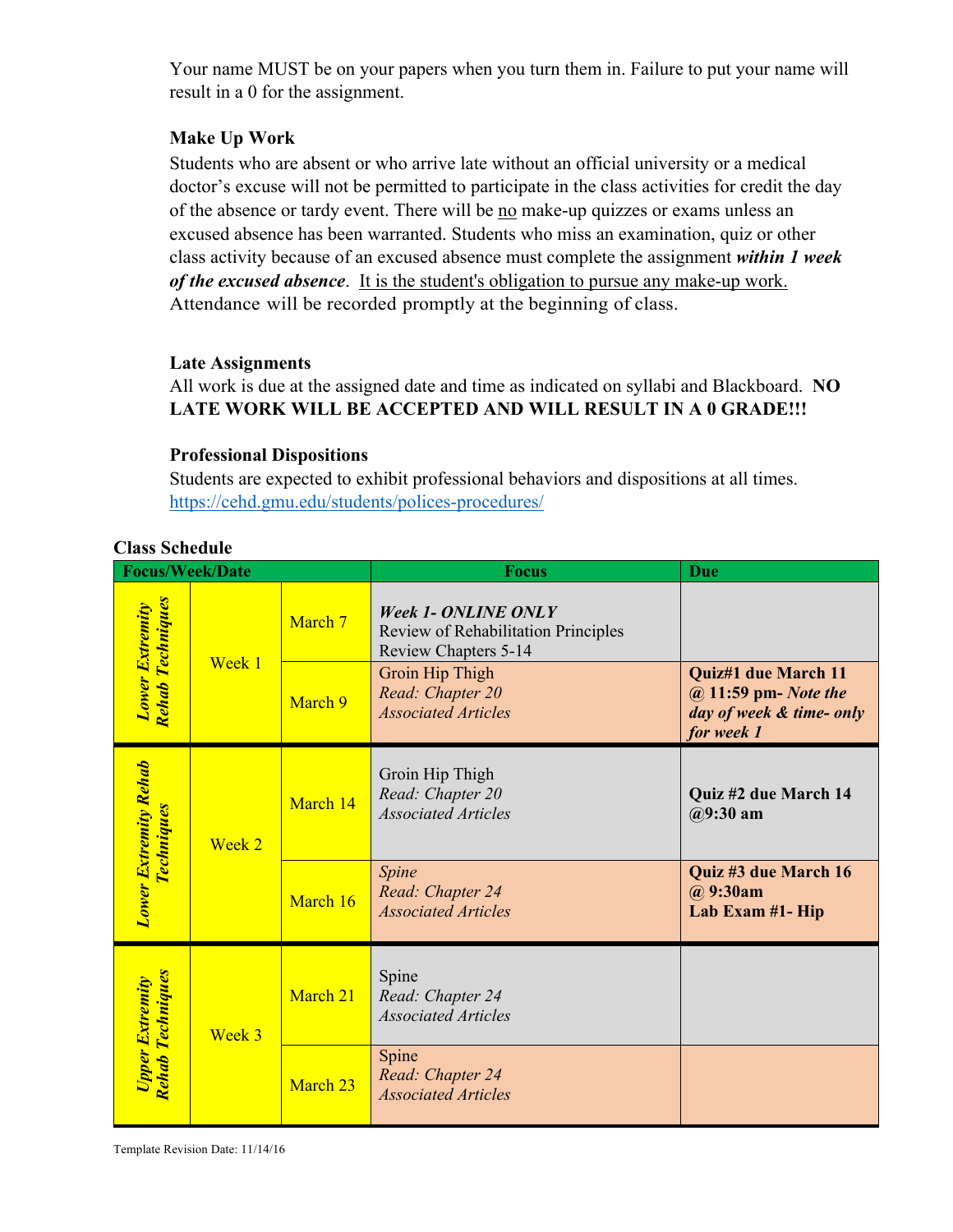| <b>Upper Extremity Rehab</b><br><u> Techniques</u>                                  | Week 4                           | March 28 | Shoulder<br>Read: Chapter 17<br><b>Associated Articles</b> | Exam #1<br>Chapters 20, 24(lumbar<br>spine), Articles<br>Lab Exam #2- Lumbar<br>spine                            |
|-------------------------------------------------------------------------------------|----------------------------------|----------|------------------------------------------------------------|------------------------------------------------------------------------------------------------------------------|
|                                                                                     |                                  | March 30 | Shoulder<br>Read: Chapter 17<br><b>Associated Articles</b> | Quiz #4 due March 30<br>$@9:30$ am                                                                               |
| Techniques r Extremity<br><b>Rehab Techniques</b>                                   | Week 5                           | April 4  | Shoulder<br>Read: Chapter 17<br><b>Associated Articles</b> |                                                                                                                  |
|                                                                                     |                                  | April 6  | Elbow<br>Read: Chapter 18<br><b>Associated Articles</b>    | Exam $#2$<br><b>Chapters 24 (thoracic,</b><br>cervical), 17, Articles<br>Lab Exam #3- Shoulder,<br><b>Tspine</b> |
| Rehab Techniques<br><b>Upper Extremity</b>                                          | Week 6                           | April 11 | Elbow<br>Read: Chapter 18<br><b>Associated Articles</b>    | Quiz #5 due April 11 @<br>9:30 am                                                                                |
|                                                                                     |                                  | April 13 | Elbow<br>Read: Chapter 18<br><b>Associated Articles</b>    |                                                                                                                  |
| <b>Extremity</b><br><b>uiques</b><br>ehab<br><b>Tech</b><br>Upper 1<br>$\mathbf{R}$ | Week 7                           | April 18 | Wrist Hand Fingers<br>Read: Chapter 19                     | Quiz #6 Due April 18 @<br>9:30 am                                                                                |
|                                                                                     |                                  | April 20 | <b>Wrist Hand Fingers</b><br>Read: Chapter 19              | Exam $#3$<br><b>Chapters 18, 19, Articles</b>                                                                    |
| Upper<br>Extremi<br>é,                                                              | Week 8                           | April 25 | Head & Post-Concussion Rehabilitation<br>Read: Articles    | Quiz #7 Due April 25 @<br>9:30 a <sub>m</sub><br>Lab Exam #4- Elbow $\&$<br>Wrist                                |
| Techniq<br>ues                                                                      |                                  | April 27 | Head & Post-Concussion Rehabilitation<br>Read: Articles    | <b>Home Exercise Program</b><br>Due 11:59 pm                                                                     |
|                                                                                     | Template Revision Date: 11/14/16 |          |                                                            |                                                                                                                  |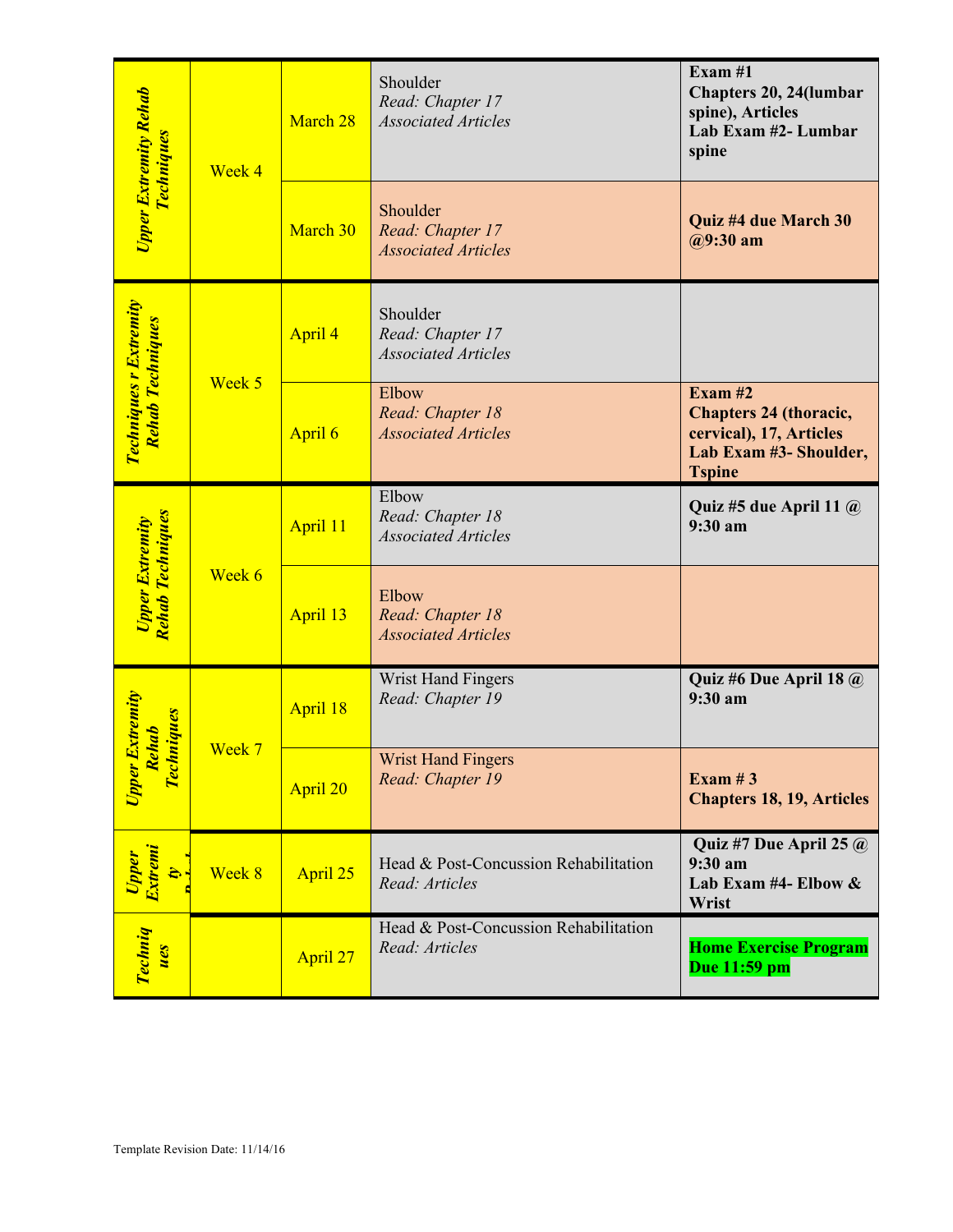| Upper Extremity Rehab<br><b>Techniques</b>                                                                                                                                                                                                                                                                                      | Week 9                | May 2  | Whole Body Approach to Rehabilitation<br>Read: Articles                                                                     | Exam $#3$<br>Articles related to Head,<br><b>Concussion</b> , Whole<br><b>Body Approach</b> |
|---------------------------------------------------------------------------------------------------------------------------------------------------------------------------------------------------------------------------------------------------------------------------------------------------------------------------------|-----------------------|--------|-----------------------------------------------------------------------------------------------------------------------------|---------------------------------------------------------------------------------------------|
|                                                                                                                                                                                                                                                                                                                                 |                       | May 4  | <b>Review Day</b>                                                                                                           | <b>CAT Manuscript Due</b><br>$11:59$ pm                                                     |
|                                                                                                                                                                                                                                                                                                                                 | Final<br>Exam<br>Week | May 9  | <b>Final Lecture Exam 9:30 am</b>                                                                                           | <b>Outcome Measure</b><br><b>Assignment Due 11:59</b><br>$\bf{p}$ m                         |
|                                                                                                                                                                                                                                                                                                                                 |                       | May 10 | <b>Final Lab Exam-Assigned times</b>                                                                                        |                                                                                             |
| The College of Education and Human Development is committed to collaboration, ethical<br>leadership, innovation, research-based practice, and social justice. Students are expected to adhere<br>to these principles: http://cehd.gmu.edu/values/.<br><b>GMU Policies and Resources for Students</b><br>Policies                |                       |        |                                                                                                                             |                                                                                             |
|                                                                                                                                                                                                                                                                                                                                 |                       |        | Students must adhere to the guidelines of the Mason Honor Code<br>(seehttps://catalog.gmu.edu/policies/honor-code-system/). |                                                                                             |
| Students must follow the university policy for Responsible Use of Computing (see<br>http://universitypolicy.gmu.edu/policies/responsible-use-of-computing/).                                                                                                                                                                    |                       |        |                                                                                                                             |                                                                                             |
| Students are responsible for the content of university communications sent to their Mason<br>٠<br>email account and are required to activate their account and check it regularly. All<br>communication from the university, college, school, and program will be sent to students<br>solely through their Mason email account. |                       |        |                                                                                                                             |                                                                                             |
| Students with disabilities who seek accommodations in a course must be registered with<br>George Mason University Disability Services. Approved accommodations will begin at the<br>time the written letter from Disability Services is received by the instructor (see<br>http://ods.gmu.edu/).                                |                       |        |                                                                                                                             |                                                                                             |
| Template Revision Date: 11/14/16                                                                                                                                                                                                                                                                                                |                       |        |                                                                                                                             |                                                                                             |

# **Core Values Commitment**

# **GMU Policies and Resources for Students**

# *Policies*

- Students must adhere to the guidelines of the Mason Honor Code (seehttps://catalog.gmu.edu/policies/honor-code-system/).
- Students must follow the university policy for Responsible Use of Computing (see http://universitypolicy.gmu.edu/policies/responsible-use-of-computing/).
- Students are responsible for the content of university communications sent to their Mason email account and are required to activate their account and check it regularly. All communication from the university, college, school, and program will be sent to students **solely** through their Mason email account.
- Students with disabilities who seek accommodations in a course must be registered with George Mason University Disability Services. Approved accommodations will begin at the time the written letter from Disability Services is received by the instructor (see http://ods.gmu.edu/).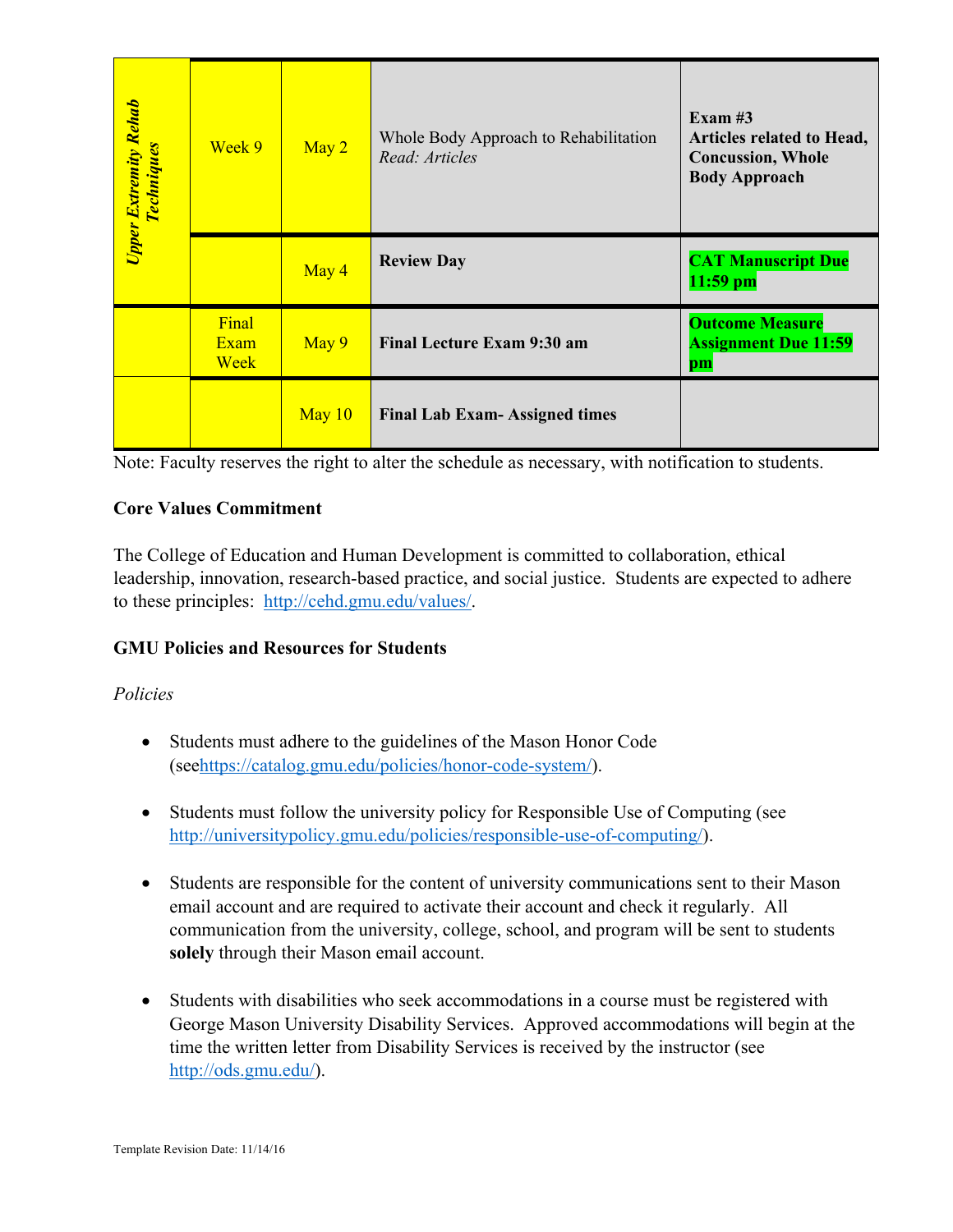• Students must follow the university policy stating that all sound emitting devices shall be silenced during class unless otherwise authorized by the instructor.

# *Campus Resources*

- **Support for submission of assignments to Tk20 should be directed to tk20help@gmu.edu or https://cehd.gmu.edu/aero/tk20. Questions or concerns regarding use of Blackboard should be directed to http://coursessupport.gmu.edu/.**
- **For information on student support resources on campus, see https://ctfe.gmu.edu/teaching/student-support-resources-on-campus For additional information on the College of Education and Human Development, please visit our website https://cehd.gmu.edu/students/ .**
	- **Notice of mandatory reporting of sexual assault, interpersonal violence, and stalking:**

**As a faculty member, I am designated as a "Responsible Employee," and must report all disclosures of sexual assault, interpersonal violence, and stalking to Mason's Title IX Coordinator per University Policy 1202. If you wish to speak with someone confidentially, please contact one of Mason's confidential resources, such as Student Support and Advocacy Center (SSAC) at 703-380-1434 or Counseling and Psychological Services (CAPS) at 703-993-2380. You may also seek assistance from Mason's Title IX Coordinator by calling 703-993-8730, or emailing titleix@gmu.edu.**

# **Technology Use During Class**

As per GMU policy, all sound emitting technology is required to be turned off during the class meeting time. Additionally, *no laptop computers*, *smart phones, IPad* will be permitted for use during class time; the exceptions are for use during presentations/projects, and technology deemed as necessary by the Office of Disability Services. Students utilizing various technology devices during class will be asked to leave class and will not be permitted to complete course work or receive any points for assignments that day.

#### **E-mail Correspondence**

Only messages that originate from a George Mason University address will be accepted.

Please note that e-mail is a wonderful tool for brief communication of ancillary matters, but is a poor substitute for in-person discussion of detailed matters. Therefore, to make communication more effective, e-mail correspondence from students should be limited to brief clarification of matters related to the class schedule, to receive confirmation of receipt of an assignment, to schedule a meeting, to notify the instructor of problems accessing materials on the course website, or to notify the instructor of an anticipated or unanticipated absence (to be followed by in-person discussion prior to or following the class meeting time). All other communication including clarification of information presented in lecture, questions regarding assignments, questions regarding grades, and all other matters should be addressed with the instructor in-person during office hours or during a scheduled meeting.